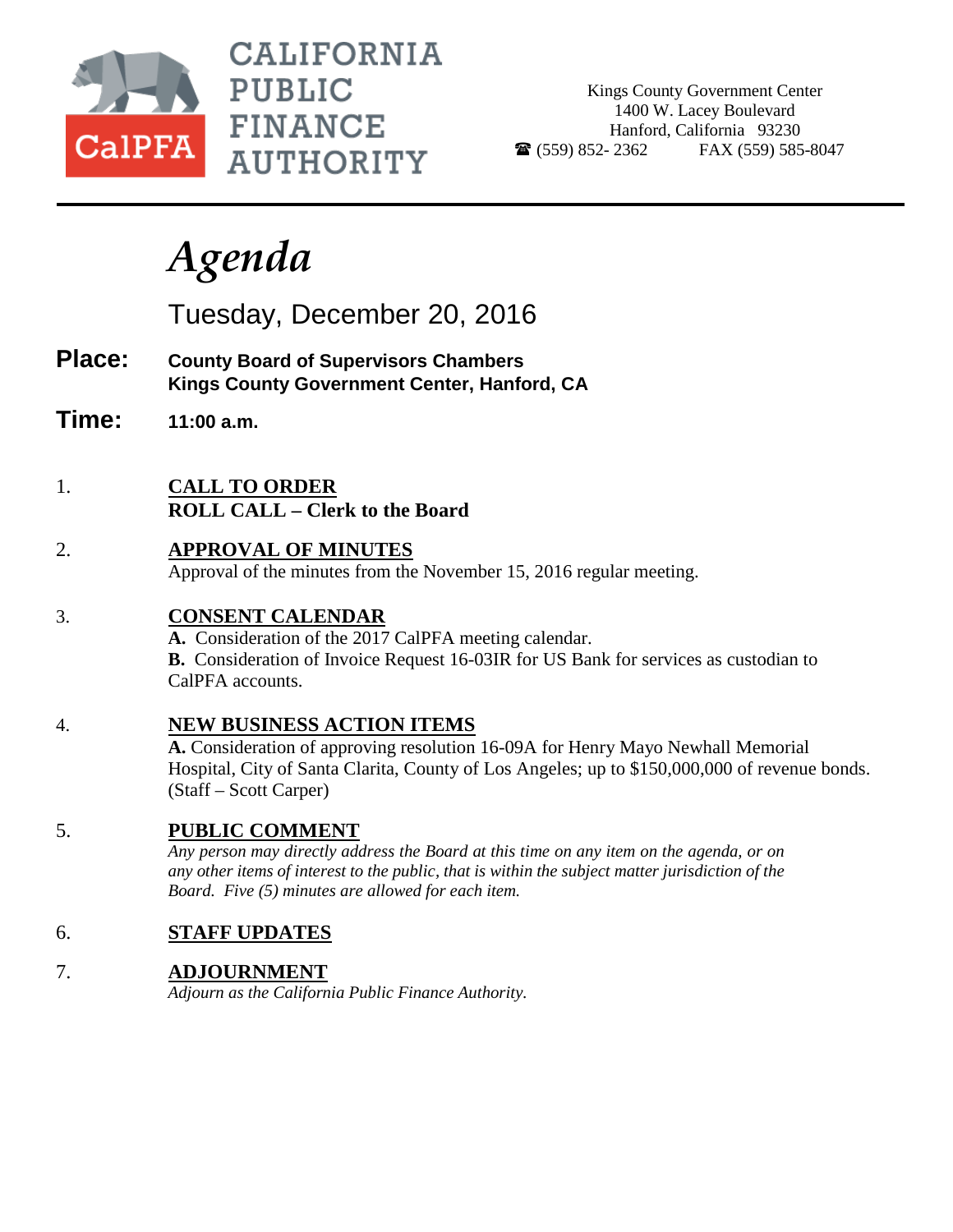

## **2. APPROVAL OF MINUTES**

Approval of the minutes from the November 15, 2016 regular meeting.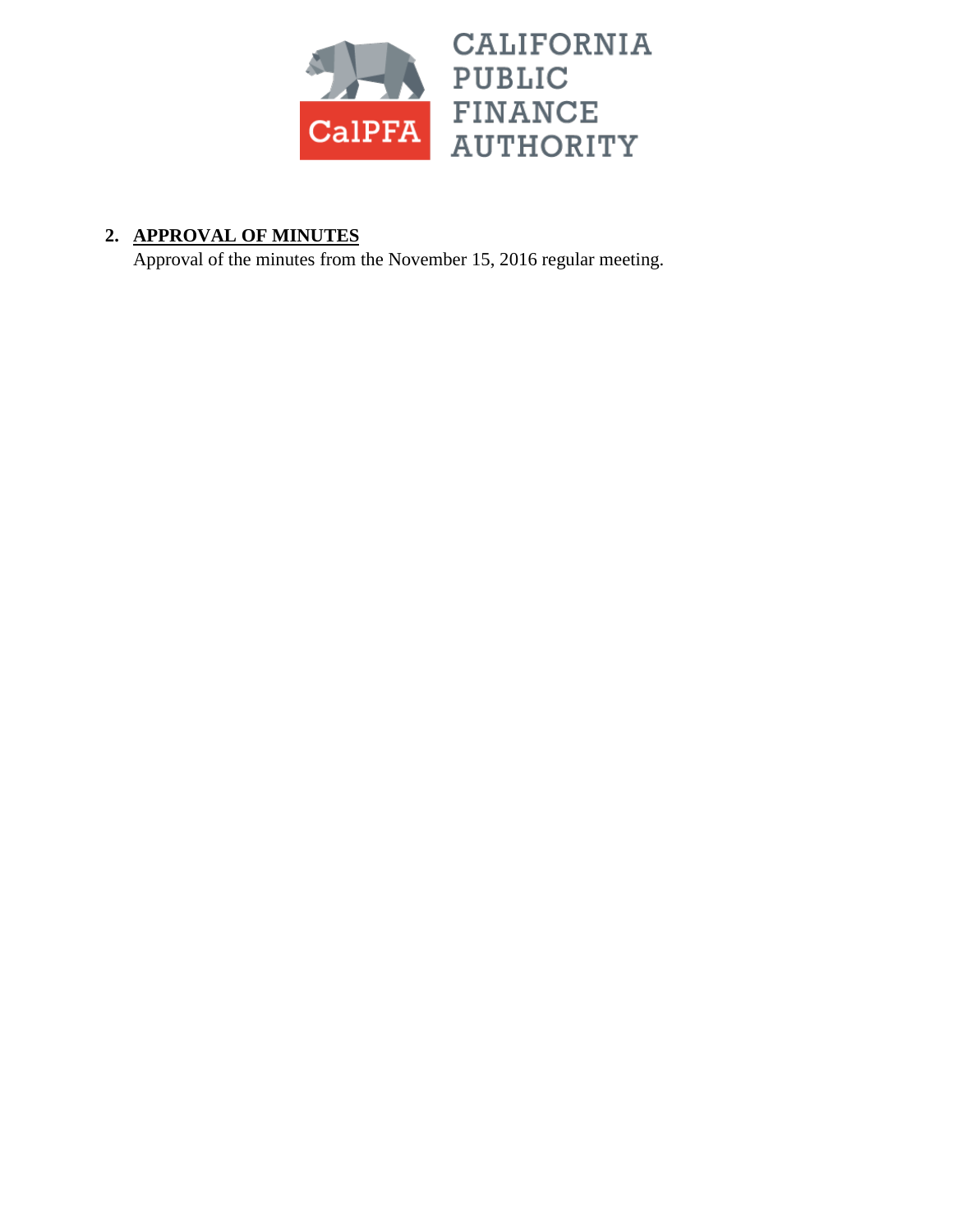

**CALIFORNIA PUBLIC FINANCE AUTHORITY** 

Kings County Government Center 1400 W. Lacey Boulevard Hanford, California 93230  $\bullet$  (559) 852-2362 FAX (559) 585-8047

## *Action Summary*

Tuesday, November 15, 2016

- **Place: County Board of Supervisors Chambers Kings County Government Center, Hanford, CA**
- **Time: 11:00 a.m.**
- 1. **B 1 CALL TO ORDER ROLL CALL – Clerk to the Board ALL MEMBERS PRESENT**

### 2. **APPROVAL OF MINUTES** Approval of the minutes from the October 18, 2016 regular meeting. **ACTION: APPROVED AS PRESENTED (RF/JN/RV/CP/DV-Aye)**

## 3. **CONSENT CALENDAR**

**A.** Consideration of approving an inducement resolution 16-09I for:  **1.** Hope on Alvarado, LLC (Hope on Alvarado), City of Los Angeles, County of Los Angeles; up to \$23,000,000 of revenue bonds.

## **ACTION: APPROVED AS PRESENTED (JN/RF/RV/CP/DV-Aye)**

## 4. **NEW BUSINESS ACTION ITEMS**

**A.** Consideration of approving resolution 16-08A for Fore Springville Senior Apartments, L.P., City of Camarillo, County of Ventura; up to \$20,000,000 of revenue notes. (Staff – Caitlin Lanctot)

## **ACTION: APPROVED AS PRESENTED (CP/RF/JN/RV/DV-Aye)**

## 5. **PUBLIC COMMENT**

*Any person may directly address the Board at this time on any item on the agenda, or on any other items of interest to the public, that is within the subject matter jurisdiction of the Board. Five (5) minutes are allowed for each item.* **None**

## 6. **STAFF UPDATES**

**Caitlin Lanctot stated that there will be several projects closing before the holidays.**

## 7. **ADJOURNMENT**

*The meeting was adjourned at 11: 05 a.m.*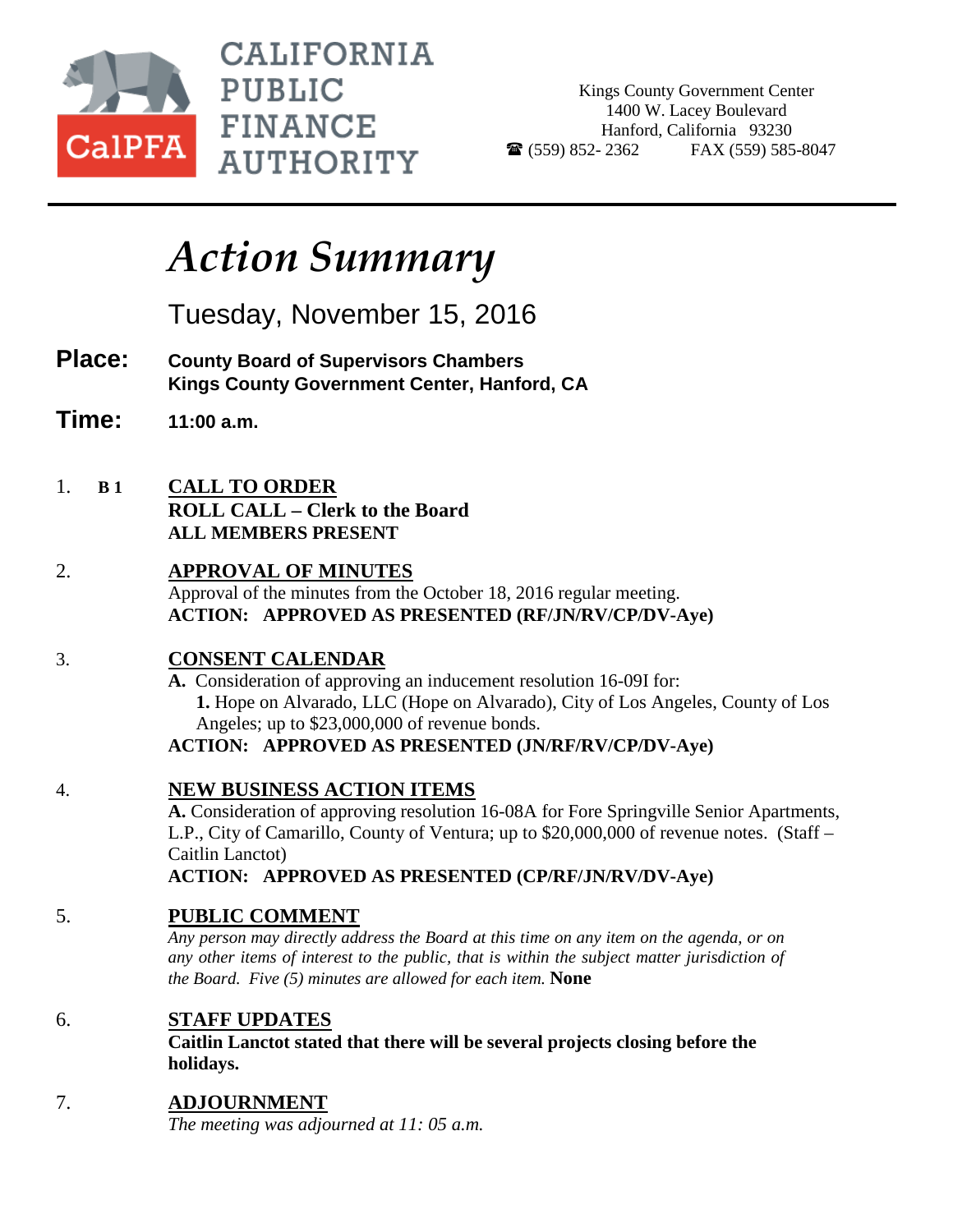

## **3. CONSENT CALENDAR**

- **A.** Consideration of the 2017 CalPFA meeting calendar.
- **B.** Consideration of Invoice Request 16-03IR for US Bank for services as custodian to CalPFA accounts.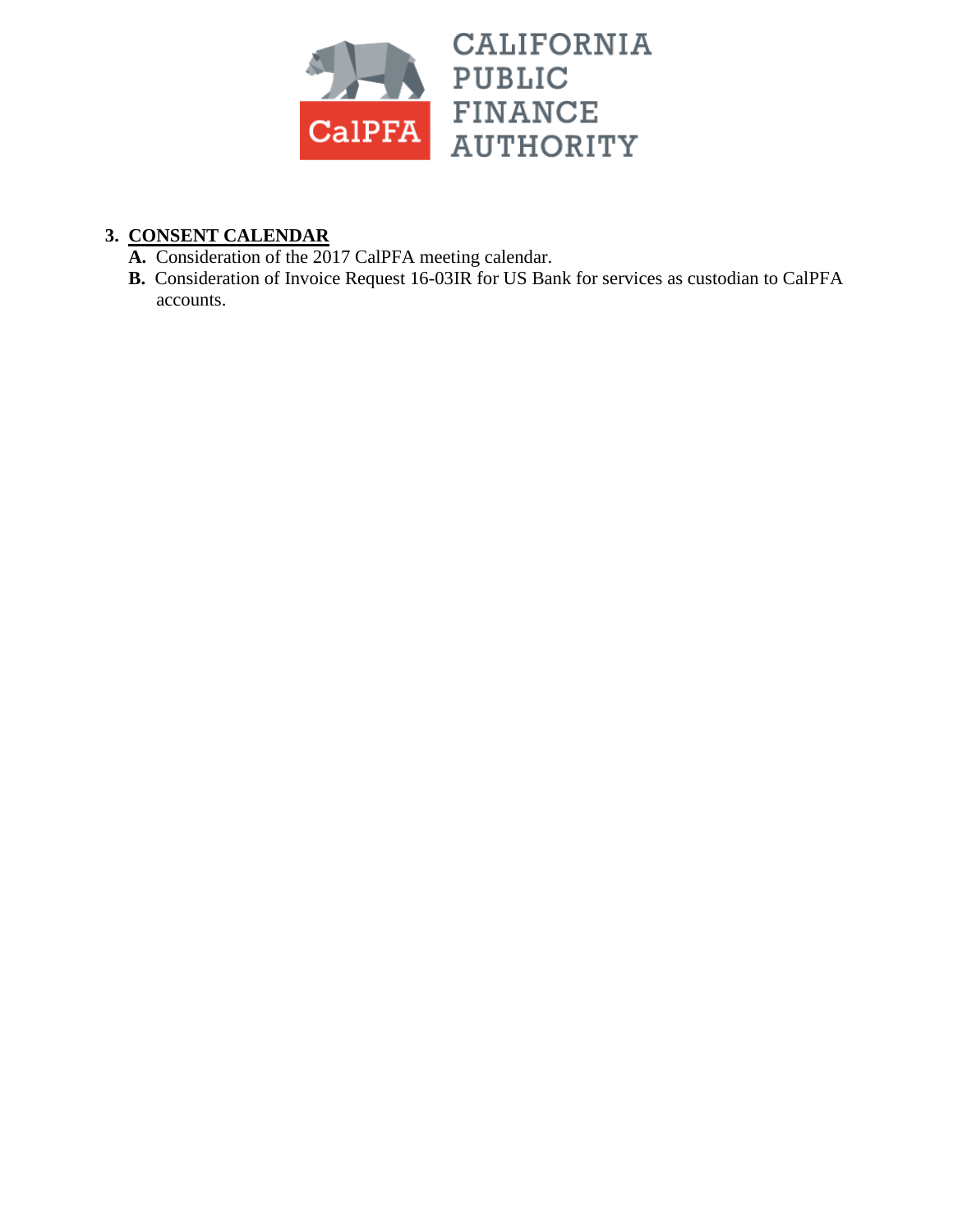

## **2017 Regular Meeting Calendar**

All Regular Meetings of the Authority will be held at the Kings County Board of Supervisors' Chambers beginning at 11:00 AM. Note CalPFA reserves the right to conduct a regular meeting during any one of the regularly scheduled meetings of the Kings County Board of Supervisors.

|    |    |    | <b>JANUARY.</b> |    |    |    |
|----|----|----|-----------------|----|----|----|
| Su | М  | Т  | W               | R  | F  | Sa |
|    | 2  | 3  | 4               | 5  | 6  |    |
| 8  | 9  | 10 | 11              | 12 | 13 | 14 |
| 15 | 16 | 17 | 18              | 19 | 20 | 21 |
| 22 | 23 | 24 | 25              | 26 | 27 | 28 |
| 29 | 30 | 31 |                 |    |    |    |
|    |    |    |                 |    |    |    |

|    |    |    | IANIIADV |    |    |    |    |    |    | FFRRUARY |    |    |    |    |    |    | MARCH |    |     |    |
|----|----|----|----------|----|----|----|----|----|----|----------|----|----|----|----|----|----|-------|----|-----|----|
| Su | М  |    | W        | R  |    | Sa | Su | M  |    | W        | R  |    | Sa | Su | М  |    | W     | R  |     | Sa |
|    | n  |    |          |    |    |    |    |    |    |          |    | w  |    |    |    |    |       |    |     |    |
| 8  | 9  |    |          | 12 | 13 | 14 |    |    |    |          | 9  | 10 | 11 | 5  |    |    | o     |    | 10  | 11 |
| 15 | 16 |    | 18       | 19 | 20 | 21 | 12 | 13 | 14 | 15       | 16 | 17 | 18 | 12 | 13 |    | 15    | 16 |     | 18 |
| 22 | 23 | 24 | 25       | 26 | 27 | 28 | 19 | 20 | 21 | 22       | 23 | 24 | 25 | 19 | 20 | 21 | 22    | 23 | 24  | 25 |
| 29 | 30 | 31 |          |    |    |    | 26 | 27 | 28 |          |    |    |    | 26 | 27 | 28 | 29    | 30 | -31 |    |
|    |    |    |          |    |    |    |    |    |    |          |    |    |    |    |    |    |       |    |     |    |

|    |                        |    | <b>MARCH</b> |              |    |    |  |  |  |  |  |  |
|----|------------------------|----|--------------|--------------|----|----|--|--|--|--|--|--|
| Su | М                      | т  | W            | R            | F  | Sa |  |  |  |  |  |  |
|    |                        |    |              | $\mathbf{2}$ | 3  | 4  |  |  |  |  |  |  |
| 5  | 6<br>9<br>10<br>8<br>7 |    |              |              |    |    |  |  |  |  |  |  |
| 12 | 13                     | 14 | 15           | 16           | 17 | 18 |  |  |  |  |  |  |
| 19 | 20                     | 21 | 22           | 23           | 24 | 25 |  |  |  |  |  |  |
| 26 | 27                     | 28 | 29           | 30           | 31 |    |  |  |  |  |  |  |
|    |                        |    |              |              |    |    |  |  |  |  |  |  |

|           |    |    | <b>APRIL</b> |    |    |    |    |     |    | MAY |         |    |    |    |    |    | <b>JUNE</b> |    |    |    |
|-----------|----|----|--------------|----|----|----|----|-----|----|-----|---------|----|----|----|----|----|-------------|----|----|----|
| <b>Su</b> | M  |    | W            | R  |    | Sa | Su | М   |    | W   | D<br>יי |    | Sa | Su | М  |    | W           | R  |    | Sa |
|           |    |    |              |    |    |    |    |     | ∽  |     |         |    | 6  |    |    |    |             |    |    |    |
|           | w  |    |              | 6  |    | О  |    |     | 9  | 10  |         | 12 | 13 | 4  | 5  | h  |             | 8  | 9  | 10 |
|           | 10 | 1  | 12           | 13 | 14 | 15 | 14 | 15  | 16 | 17  | 18      | 19 | 20 | 11 | 12 | 3، | 14          | 15 | 16 |    |
| 16        |    | 18 | 19           | 20 | 21 | 22 | 21 | 22  | 23 | 24  | 25      | 26 | 27 | 18 | 19 | 20 | 21          | 22 | 23 | 24 |
| 23        | 24 | 25 | 26           | 27 | 28 | 29 | 28 | 297 | 30 | 31  |         |    |    | 25 | 26 | 27 | 28          | 29 | 30 |    |
| 30        |    |    |              |    |    |    |    |     |    |     |         |    |    |    |    |    |             |    |    |    |

|              |    |    | <b>JULY</b> |    |    |    |
|--------------|----|----|-------------|----|----|----|
| Su           | M  |    | W           | R  | F  | Sa |
|              |    |    |             |    |    |    |
| $\mathbf{2}$ | 3  | 4  | 5           | 6  | 7  | 8  |
| 9            | 10 | 11 | 12          | 13 | 14 | 15 |
| 16           | 17 | 18 | 19          | 20 | 21 | 22 |
| 23           | 24 | 25 | 26          | 27 | 28 | 29 |
| 30           | 31 |    |             |    |    |    |

|                 |              |    | <b>OCTOBER</b> |    |    |    |
|-----------------|--------------|----|----------------|----|----|----|
| Su              | M            |    | W              | R  | F  | Sa |
| 1               | $\mathbf{2}$ | 3  | 4              | 5  | 6  | 7  |
| 8               | 9            | 10 | 11             | 12 | 13 | 14 |
| 15              | 16           | 17 | 18             | 19 | 20 | 21 |
| 22              | 23           | 24 | 25             | 26 | 27 | 28 |
| $\overline{29}$ | 30           | 31 |                |    |    |    |
|                 |              |    |                |    |    |    |

#### Regular Board Meetings highlighted in Yellow

| January 10  |
|-------------|
| January 24  |
| February 14 |
| February 28 |
| March 14    |
| March 28    |
| April 11    |
| April 25    |
| May 9       |
| May 23      |
| June 6      |
| ۹۵ مسا      |

July 11 December 5 June 20 December 19

| <b>APRIL</b> |    |    |        |    |    |    | MAY |    |    |    |    |    |    | <b>JUNE</b> |    |    |              |
|--------------|----|----|--------|----|----|----|-----|----|----|----|----|----|----|-------------|----|----|--------------|
| W            | R  |    | Sa     | Sυ | М  |    | W   | R  |    | Sa | Sυ | M  |    | w           | R  |    | S            |
|              |    |    |        |    |    | ◠  | 3   | 4  | 5  | 6  |    |    |    |             |    | າ  |              |
| 5            | 6  |    | o<br>ο |    | 8  | 9  | 10  | 11 | 12 | 13 | 4  | 5  | 6  |             | o  | 9  | 1            |
| 12           | 13 | 14 | 15     | 14 | 15 | 16 | 17  | 18 | 19 | 20 | 11 | 12 | 13 | 14          | 15 | 16 | 11           |
| 19           | 20 | 21 | 22     | 21 | 22 | 23 | 24  | 25 | 26 | 27 | 18 | 19 | 20 | 21          | 22 | 23 | $\mathbf{2}$ |
| 26           | 27 | 28 | 29     | 28 | 29 | 30 | 31  |    |    |    | 25 | 26 | 27 | 28          | 29 | 30 |              |
|              |    |    |        |    |    |    |     |    |    |    |    |    |    |             |    |    |              |

|    |        |    |    |         |    |    |    |    |        | <b>AUGUST</b> |    |    |    |          |    |    | <b>SEPTEMBER</b> |    |        |    |
|----|--------|----|----|---------|----|----|----|----|--------|---------------|----|----|----|----------|----|----|------------------|----|--------|----|
| Su | М      |    | W  | R<br>יי |    | Sa | Su | M  |        | W             | R  |    | Sa | Su       | M  |    | W                | ĸ  |        | Sa |
|    |        |    |    |         |    |    |    |    |        |               |    |    |    |          |    |    |                  |    |        | ົ  |
| 2  | ◠<br>J |    | a  | o       |    | 8  |    |    | o<br>o |               | 10 | и  | 12 | ◠<br>u   |    | ÷  | о                |    | c<br>c | 9  |
| 9  | 10     |    | 12 | 13      | 4  | 15 | 13 | 14 | 15     | 6،            |    | 18 | 19 | 10       |    |    | 13               | 14 | 15     | 16 |
| 16 | ⇁      | 8. | 19 | 20      | 21 | 22 | 20 | 21 | 22     | 23            | 24 | 25 | 26 | 47<br>'' | 18 | 19 | 20               | 21 | 22     | 23 |
| 23 | 24     | 25 | 26 | 27      | 28 | 29 | 27 | 28 | 29     | 30            | 31 |    |    | 24       | 25 | 26 | 27               | 28 | 29     | 30 |
| 30 | 31     |    |    |         |    |    |    |    |        |               |    |    |    |          |    |    |                  |    |        |    |

|    |    |    | <b>OCTOBER</b> |    |    |    |    |    |     | <b>VEMBER</b> |    |        |    |        |    |    | <b>DECEMBER</b> |        |        |                |
|----|----|----|----------------|----|----|----|----|----|-----|---------------|----|--------|----|--------|----|----|-----------------|--------|--------|----------------|
| Su | М  |    | W              | R  |    | Sa | Su | М  |     | W             | R  |        | Sa | Su     | M  |    | W               | п<br>ĸ |        | S <sub>a</sub> |
|    | ◠  |    |                | 5  |    |    |    |    |     |               | л, | ≏<br>v |    |        |    |    |                 |        |        | ◠              |
| 8  | 9, | 10 |                | 12 | 13 | 14 |    | o  |     | ο             | 9  | 10     | 11 | ◠<br>v |    |    | o               |        | c<br>c | 9              |
| 15 | 16 |    | 18             | 19 | 20 | 21 | 12 | 13 | 14. | 15            | 16 | 17     | 18 | 10     | 11 | 12 | 13              | 14     | 15     | 16             |
| 22 | 23 | 24 | 25             | 26 | 27 | 28 | 19 | 20 | 21  | 22            | 23 | 24     | 25 | 17     | 18 | 19 | 20              | 21     | 22     | 23             |
| 29 | 30 | 31 |                |    |    |    | 26 | 27 | 28  | 29            | 30 |        |    | 24     | 25 | 26 | 27              | 28     | 29     | 30             |
|    |    |    |                |    |    |    |    |    |     |               |    |        |    | 31     |    |    |                 |        |        |                |
|    |    |    |                |    |    |    |    |    |     |               |    |        |    |        |    |    |                 |        |        |                |

|    |    |    | <b>SEPTEMBER</b> |    |    |   |
|----|----|----|------------------|----|----|---|
| Su | М  | т  | W                | R  | F  | S |
|    |    |    |                  |    |    | 2 |
| 3  | 4  | 5  | 6                |    | 8  | ĉ |
| 10 | 11 | 12 | 13               | 14 | 15 | 1 |
| 17 | 18 | 19 | 20               | 21 | 22 | 2 |
| 24 | 25 | 26 | 27               | 28 | 29 | 3 |
|    |    |    |                  |    |    |   |

|    | <b>DECEMBER</b>            |    |    |              |    |    |  |  |  |  |  |  |  |  |  |
|----|----------------------------|----|----|--------------|----|----|--|--|--|--|--|--|--|--|--|
| Su | M                          |    | W  | R            | F  | Sa |  |  |  |  |  |  |  |  |  |
|    |                            |    |    | $\mathbf{2}$ |    |    |  |  |  |  |  |  |  |  |  |
| 3  | 5<br>6<br>9<br>8<br>4<br>7 |    |    |              |    |    |  |  |  |  |  |  |  |  |  |
| 10 | 11                         | 12 | 13 | 14           | 15 | 16 |  |  |  |  |  |  |  |  |  |
| 17 | 18                         | 19 | 20 | 21           | 22 | 23 |  |  |  |  |  |  |  |  |  |
| 24 | 25                         | 26 | 27 | 28           | 29 | 30 |  |  |  |  |  |  |  |  |  |
| 31 |                            |    |    |              |    |    |  |  |  |  |  |  |  |  |  |

Federal holidays highlighted in Red

July 25 January 16 - Martin Luther King Day August 8 February 20 - President's Day August 22 May 29 - Memorial Day September 12 July 4 - Independence Day September 26 September 4 - Labor Day October 17 October 9 - Columbus Day October 31 November 10 - Veterans Day November 14 November 23 - Thanksgiving Day November 28 December 25 - Christmas Day January 2 - New Year's Day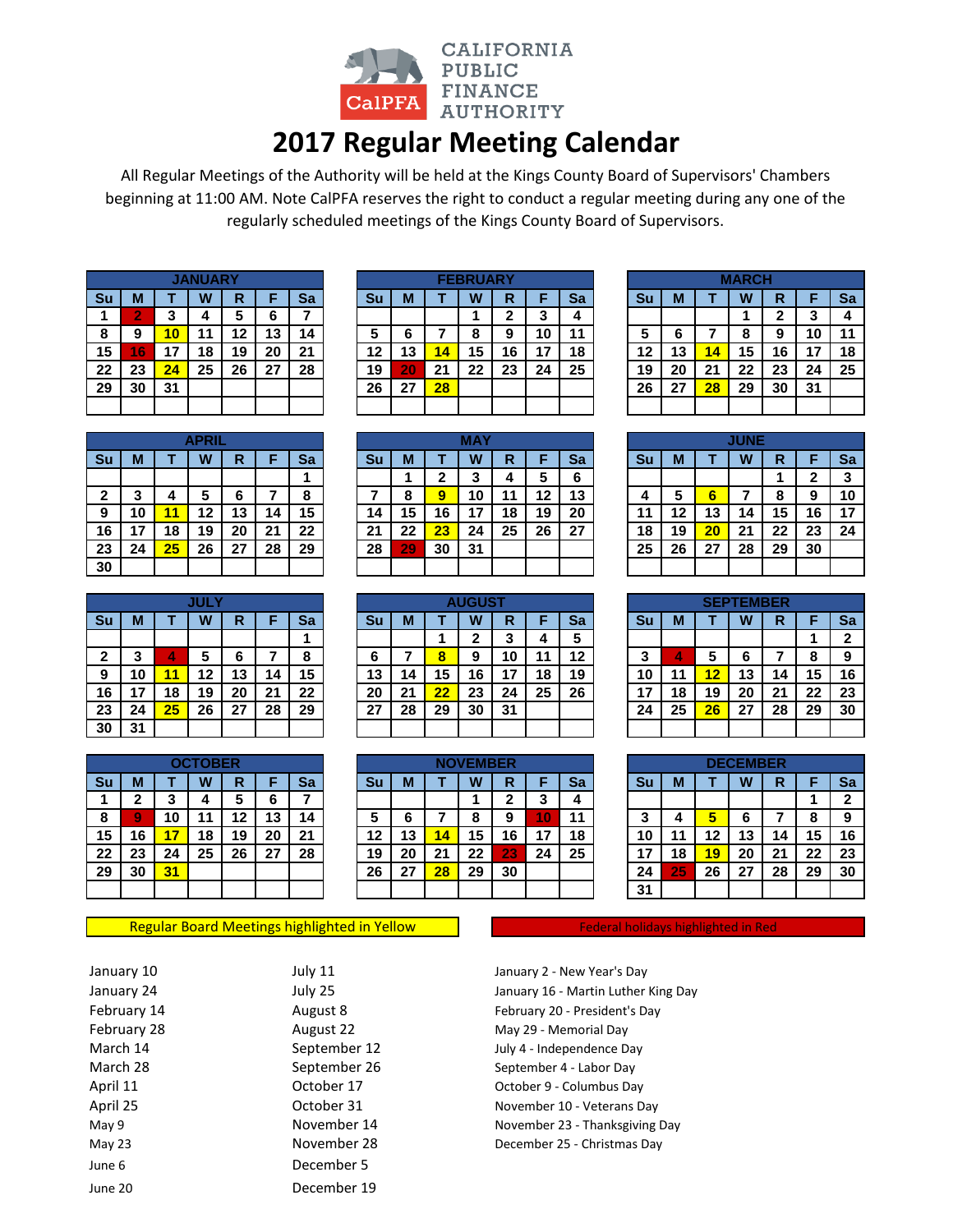

MK-WI-S300 1555 N. RiverCenter Dr. Ste 300 Milwaukee, WI 53212

| <b>Billing Period:</b> | 07/01/2016-09/30/2016 |
|------------------------|-----------------------|
| Invoice Number:        | 10137638              |
| l Account Number:      | 6745041900            |
| Hnvoice Date:          | 10/25/2016            |
| Direct Inquiries To:   | <b>JOANN SHAW</b>     |
| Phone:                 | 415-677-3670          |

CALIFORNIA PUBLIC FINANCE AUTHORITY **ATTN: HUILING REN** 2999 OAK ROAD, SUITE 710 WALNUT CREEK, CA 94597

#### **CALPFA ANNUAL FEES**

| The following is a statement of transactions pertaining to your account. For further information, please review the attached.<br>STATEMENT SUMMARY |              |  |
|----------------------------------------------------------------------------------------------------------------------------------------------------|--------------|--|
| Unpaid Balance from Prior Fee Statements                                                                                                           | \$2,488.55   |  |
| Payments through 10/05/2016                                                                                                                        | (\$2,488.55) |  |
| Current Invoice (for detail see attached)                                                                                                          | \$1,261.45   |  |
| <b>Balance Due</b>                                                                                                                                 | \$1,261.45   |  |
|                                                                                                                                                    |              |  |

All invoices are due upon receipt.

#### Please detach at perforation and return bottom portion of the statement with your check, payable to U.S. Bank.

## CALIFORNIA PUBLIC FINANCE AUTHORITY

| Invoice Number:      | 10137638          |
|----------------------|-------------------|
| Account Number:      | 6745041900        |
| Current Due:         | \$1,261.45        |
| Past Due:            | \$0.00            |
| i Total Due:         | \$1,261.45        |
| Direct Inquiries To: | <b>JOANN SHAW</b> |
| Phone:               | 415-677-3670      |
|                      |                   |

 $\sim$ 

Wire Instructions: U.S. Bank ABA # 091000022 Acct # 1-801-5013-5135 Trust Acct # 6745041900 Invoice # 10137638 Attn: Fee Dept St. Paul

Please mail payments to:<br>U.S. Bank CM-9703 PO BOX 70870 St. Paul, MN 55170-9703

 $\bar{z}$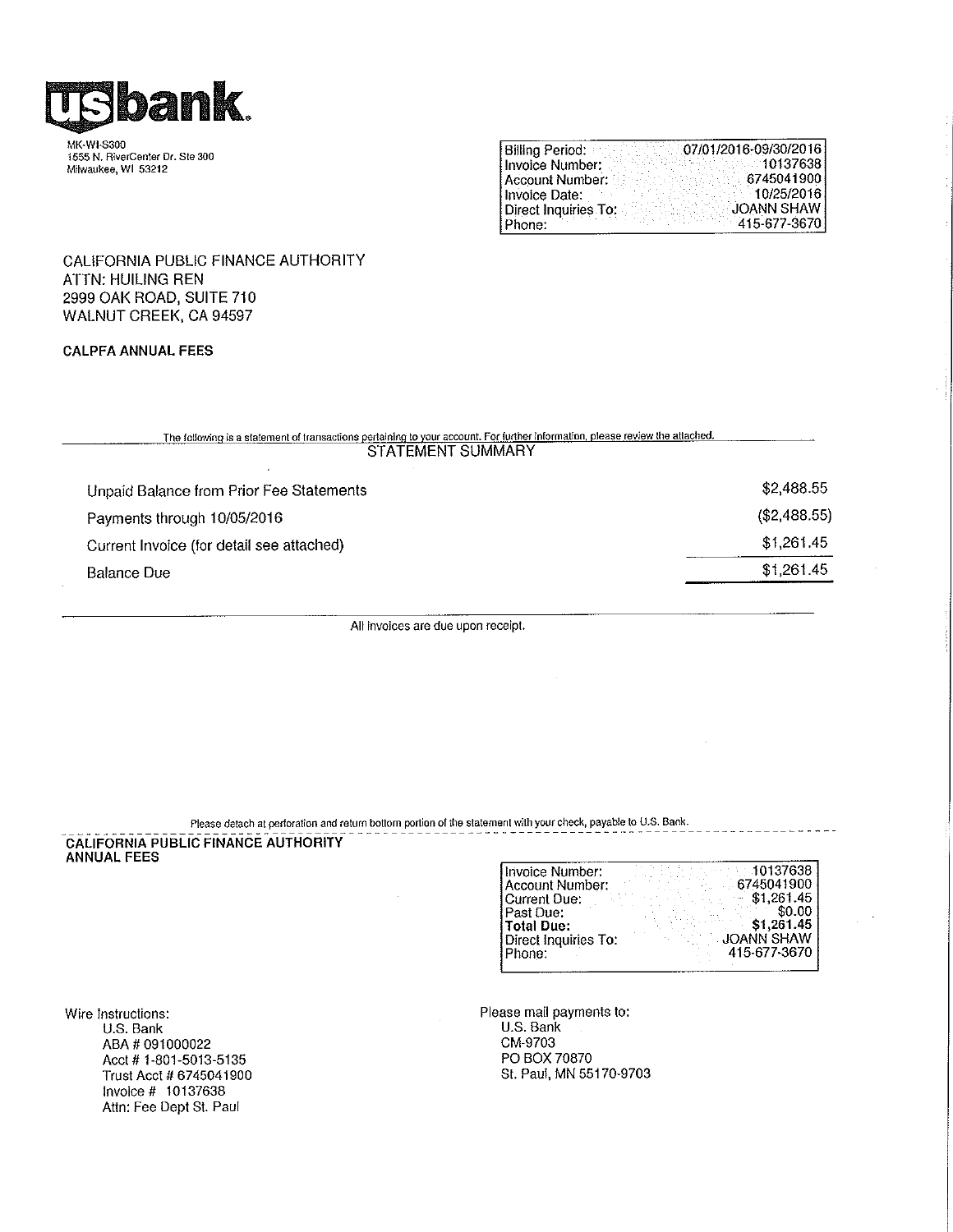

## 4. **NEW BUSINESS ACTION ITEMS**

**A.** Consideration of approving resolution 16-09A for Henry Mayo Newhall Memorial Hospital, City of Santa Clarita, County of Los Angeles; up to \$150,000,000 of revenue bonds. (Staff – Scott Carper)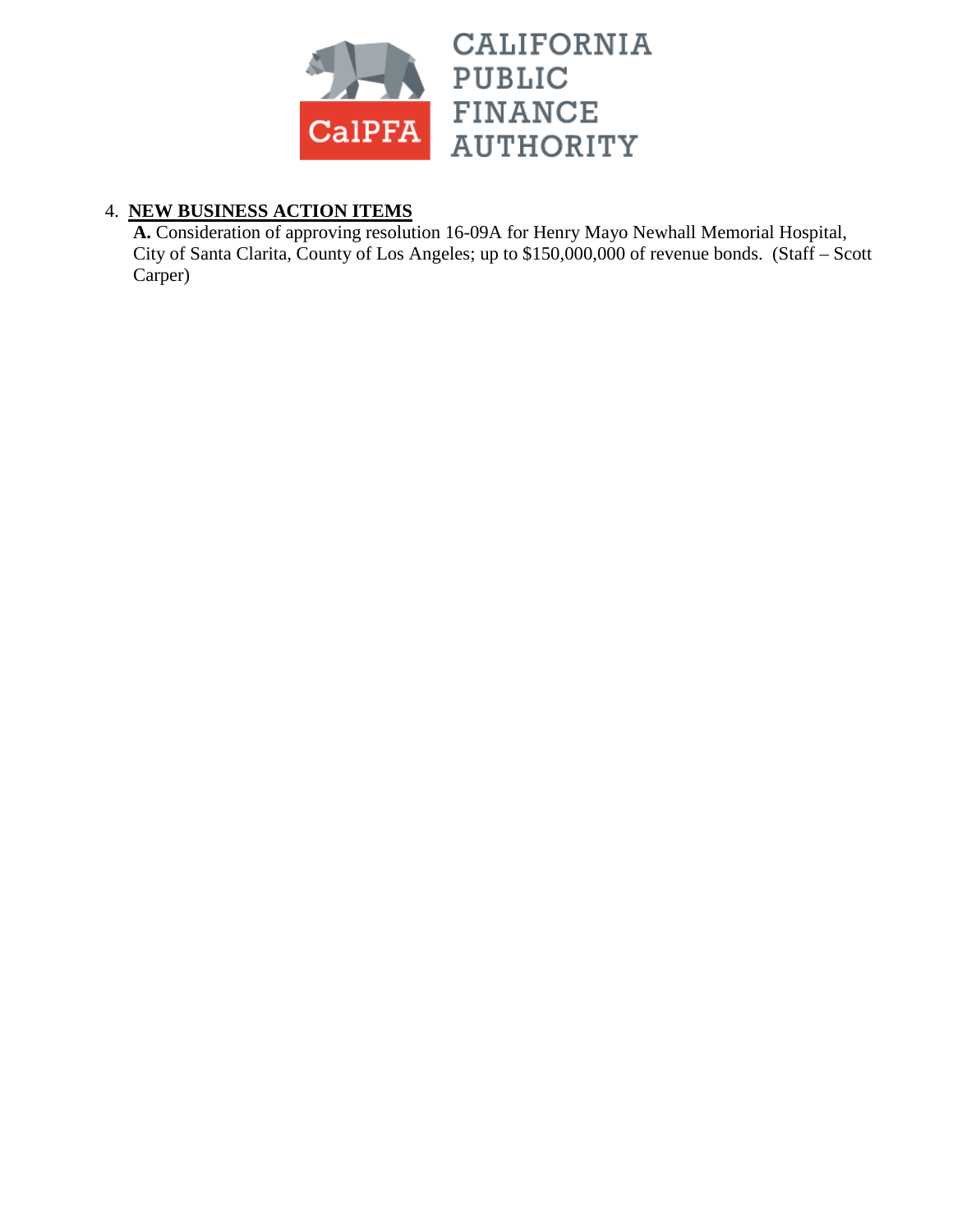

| DATE:                    | <b>DECEMBER 20, 2016</b>                                                                                              |
|--------------------------|-----------------------------------------------------------------------------------------------------------------------|
| <b>APPLICANT:</b>        | HENRY MAYO NEWHALL MEMORIAL HOSPITAL                                                                                  |
| <b>AMOUNT:</b>           | UP TO \$150 MILLION OF REVENUE BONDS                                                                                  |
| PURPOSE:                 | REFINANCE PRIOR BONDS AND FUND EXPANSION AND<br>INFRASTRUCTURE IMPROVEMENTS OF AN EXSITING MEDICAL<br><b>FACILTIY</b> |
| <b>PRIMARY ACTIVITY:</b> | MEDICAL HOSPITAL                                                                                                      |
| <b>LEGAL STRUCTURE:</b>  | $501(C)(3)$ CORPORATION                                                                                               |

#### **Background:**

Henry Mayo Newhall Memorial Hospital ("Henry Mayo") is a California nonprofit public benefit corporation located in Santa Clarita, California. Incorporated in 1972, Henry Mayo operates the only hospital in the Santa Clarita Valley, a 238-bed acute care community hospital and trauma center, and offers a wide range of health services to a population spread over 680 square miles of rolling hills, canyons and communities in northern Los Angeles County. Henry Mayo is affiliated with Santa Clarita Health Care Association, Inc. and Henry Mayo Newhall Memorial Health Foundation.

Henry Mayo provides a broad range of health care and support services, including acute rehabilitation, behavioral health, cancer care, inpatient and outpatient surgery, an intensive care unit, maternity services, oncology services, outpatient rehabilitation services, trauma and emergency services, transitional care and a wound care center. Henry Mayo receives over 12,000 annual admissions, over 65,000 annual ER visits and over 1,400 births each year.

#### **Description of Proposed Project:**

Henry Mayo is seeking to finance approximately \$150 million to refinance approximately \$28 million of prior bonds and to fund approximately \$85 million of new projects, which will include expansion of healthcare programs through a new patient tower and infrastructure improvements.

#### **TEFRA Information:**

A TEFRA hearing was held by the city of Santa Clarita on September 13, 2016 and approved.

A TEFRA hearing was held by Kings County on October 11, 2016 and approved.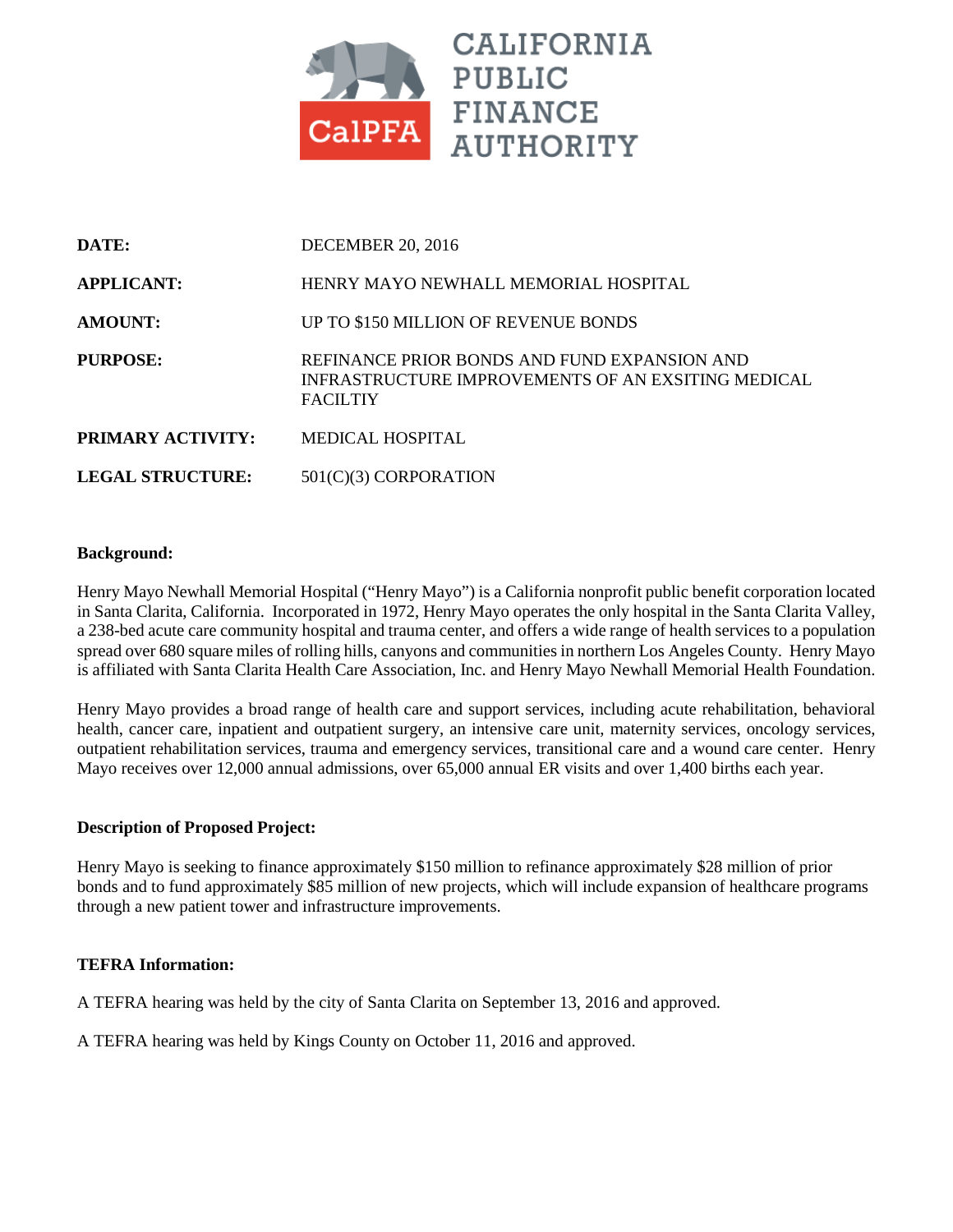#### **Financing Structure:**

The bonds will be offered based on Henry Mayo's credit with the final maturity in no more than 30-years and will be issued as fixed rate tax-exempt obligations. It is anticipated that the Bonds will be rated BBB- by S&P based on Henry Mayo's rating in minimum denominations of \$5,000. The financing will comply with California Public Finance Authority's policies for the issuance of publicly offered securities.

#### **Estimated Sources and Uses:**

Sources:

Uses:

| Principle Amount              | \$124,670,000.00 |
|-------------------------------|------------------|
| Premium                       | 4,500,000.00     |
| <b>Total Sources</b>          | \$129,170,000.00 |
| <b>Refund Escrow Deposits</b> | 30,000,000.00    |
| Project Fund                  | 85,000,000.00    |
| <b>DSRF</b>                   | 12,170,000.00    |
| Costs of Issuance             | 2,000,000.00     |
| <b>Total Uses</b>             | \$129,170,000.00 |

#### **Recommendations:**

Based on the overall Project public benefit detailed on Attachment 1, it is recommended that the Board of Directors approve the Resolution as submitted to the Board, which:

- 1. Approves the issuance of the Bonds;
- 2. Approves all necessary actions and documents for the financing; and
- 3. Authorizes any member of the Board or authorized signatory to sign all necessary documents.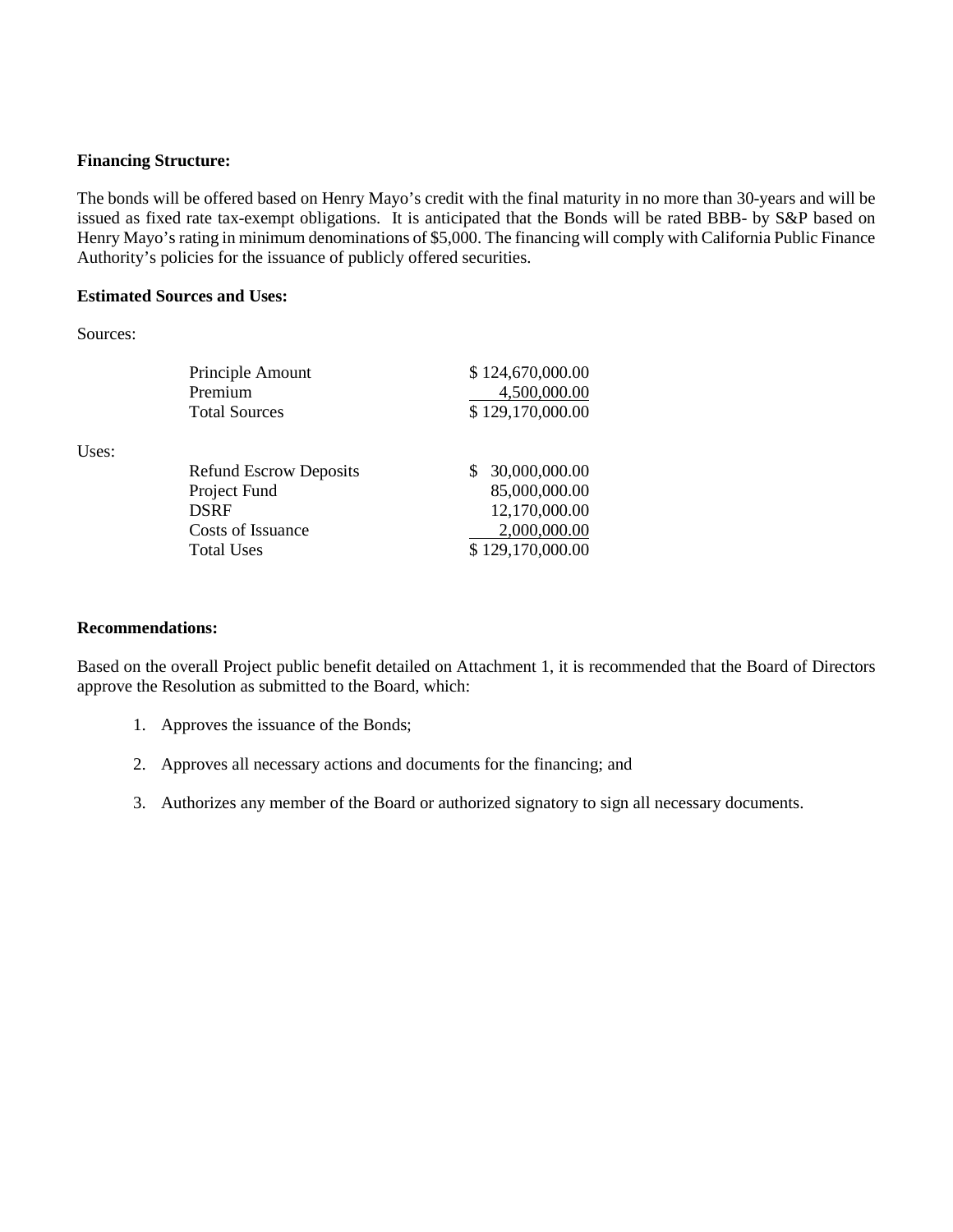#### **Attachment 1**

#### **Public Benefit:**

- Henry Mayo employs more than 1,400 staff and has a 448-member medical staff throughout its campus and support facilities in Santa Clarita, California.
- Henry Mayo's role in the Santa Clarita Valley has generated the establishment of outpatient medical clinics and other medical related businesses to assist those in need of continued medical care throughout northern Los Angeles County. In addition, many Henry Mayo employees live, eat, and shop within those communities and support the local economy.
- Henry Mayo views formal continuing education as a key element of success for the career growth of nurses, clinicians, and medical staff. Every department of the hospital has resources dedicated to staff development, from nationally recognized leadership training, to regular and practical hands-on training for new medical technologies, critical thinking, and basic software applications. In addition, Henry Mayo partners with the College of the Canyons and serves as a mentor to clinical nursing assistant students Hart High School District Regional Occupational Program to provide education, training and career opportunities.
- Health care resource Henry Mayo operates the only acute care hospital and trauma center in the Santa Clarita Valley and offers a wide range of health services to a population spread over 450 square miles in northern Los Angeles County.
- Emergency care Henry Mayo provides 24-hour emergency care to all individuals, regardless of their ability to pay.
- SB1953 compliance Henry Mayo's facilities are constructed in accordance with California's Seismic Safety Act (SB1953) which will provide a safer healthcare environment.
- Community outreach Henry Mayo supports a wide range of activities and resources that promote health and wellness and increase access to healthcare services for vulnerable populations. Henry Mayo partners with well-informed and active groups such as the American Diabetes Association, American Cancer Society, & Alzheimer's Association.
- Medi-Cal and Medicare acceptance Henry Mayo provides health care and helps to subsidize the cost of service for patients who participate in government sponsored programs such as Medi-Cal and Medicare.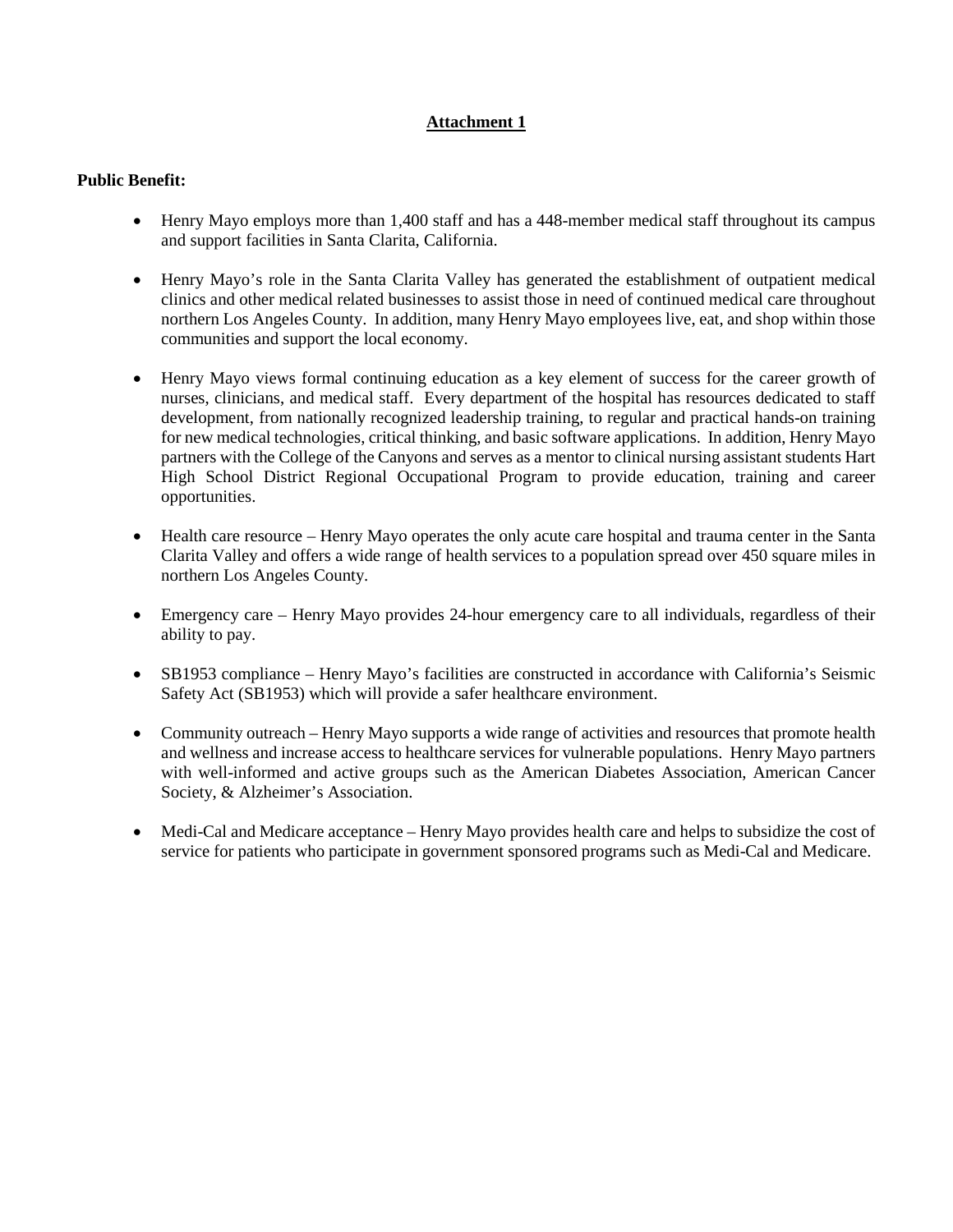#### **RESOLUTION NO. 16-09A**

#### **CALIFORNIA PUBLIC FINANCE AUTHORITY**

#### **A RESOLUTION AUTHORIZING THE ISSUANCE OF REVENUE BONDS IN ONE OR MORE SERIES IN A PRINCIPAL AMOUNT NOT TO EXCEED \$150,000,000 TO FINANCE, REFINANCE AND REIMBURSE THE ACQUISITION, CONSTRUCTION, REHABILITATION, REMODELING AND OTHER CAPITAL IMPROVEMENTS OF CERTAIN HEALTH FACILITIES FOR HENRY MAYO NEWHALL MEMORIAL HOSPITAL AND OTHER MATTERS RELATING THERETO**

WHEREAS, pursuant to the provisions of the Joint Exercise of Powers Act, comprising Articles 1, 2, 3 and 4 of Chapter 5 of Division 7 of Title 1 (commencing with Section 6500) of the Government Code of the State of California (the "Act"), Kings County and the Housing Authority of Kings County (the "Charter Members") entered into a joint exercise of powers agreement (the "Agreement") pursuant to which the California Public Finance Authority (the "Authority") was organized; and

WHEREAS, the City of Santa Clarita (the "City") has by resolution requested to join the Authority and the Authority has authorized the City to become an Additional Member pursuant to the provisions of the Agreement; and

WHEREAS, the Authority is authorized by its Agreement and under the Act to, among other things, issue bonds, notes or other evidences of indebtedness in connection with, and to make loans to assist in the financing and refinancing of certain projects; and

WHEREAS, at the request of Henry Mayo Newhall Memorial Hospital, a California nonprofit public benefit corporation (the "Corporation"), the California Statewide Communities Development Authority previously issued its Revenue Bonds (Henry Mayo Newhall Memorial Hospital), Series 2013C (the "2013C Bonds") to finance and refinance the acquisition, construction, rehabilitation, remodeling and other capital improvements at certain health facilities owned and operated by the Corporation in the State of California (the "2013 Project"); and

WHEREAS, the Corporation wishes to finance and refinance the acquisition, construction, rehabilitation, remodeling and other capital improvements of certain health facilities to be owned and operated by the Corporation and located in the City, including the refinancing of the 2013 Project and the reimbursement of certain prior expenditures (collectively, the "Project"); and

WHEREAS, the Corporation is requesting the assistance of the Authority in financing and refinancing the Project; and

WHEREAS, pursuant to one or more Bond Indentures (the "Indentures"), between the Authority and The Bank of New York Mellon Trust Company, N.A. (the "Trustee"), the Authority will issue one or more series of the California Public Finance Authority Revenue Bonds (Henry Mayo Newhall Memorial Hospital), Series 2017 (the "Bonds") for the purpose, among others, of financing and refinancing the Project; and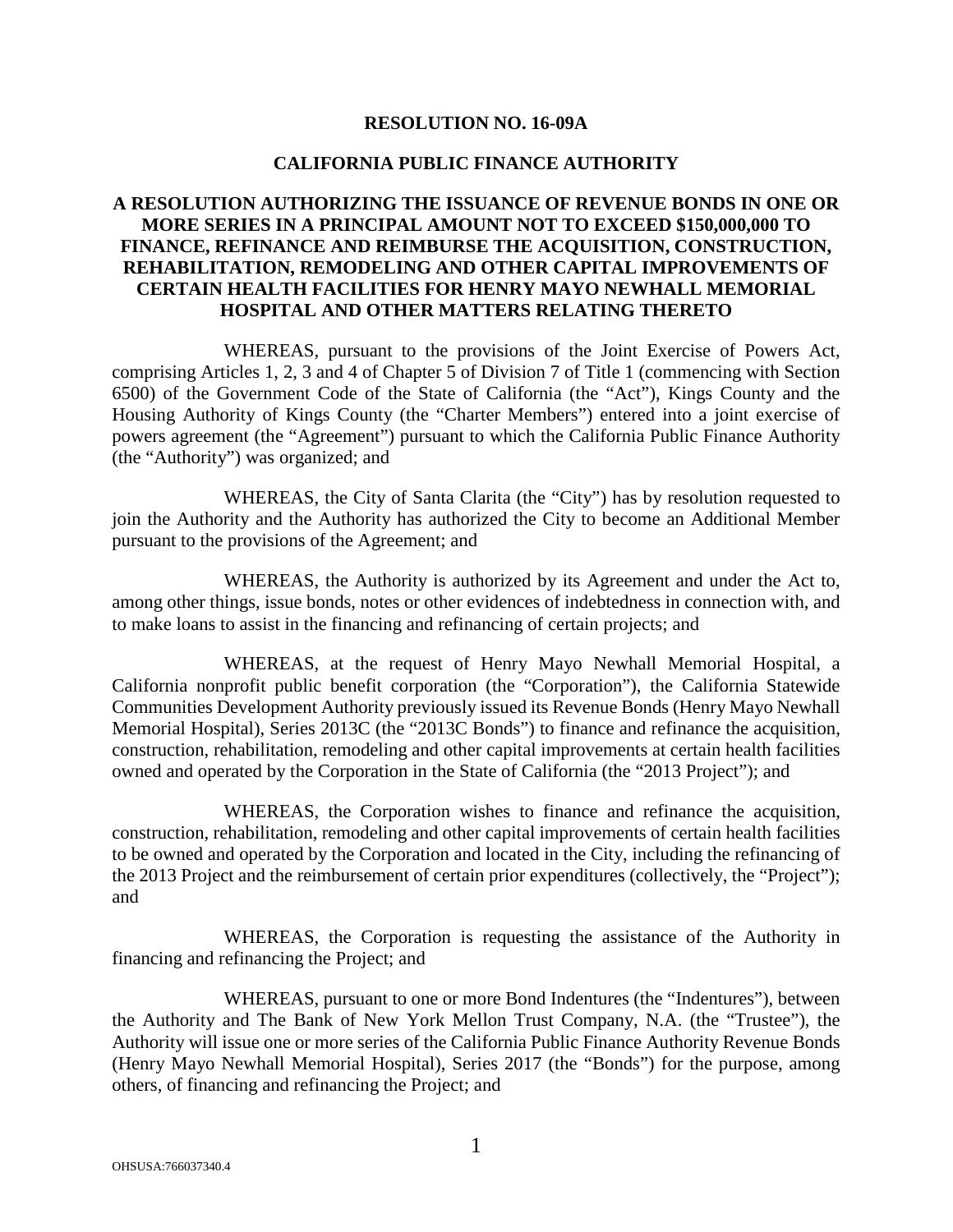WHEREAS, pursuant to one or more Loan Agreements (the "Loan Agreements"), between the Authority and the Corporation, the Authority will loan the proceeds of the Bonds to the Corporation for the purpose, among others, of financing and refinancing the Project; and

WHEREAS, pursuant to one or more Bond Purchase Contracts, to be dated the date of sale of the Bonds (the "Purchase Contracts"), among B.C. Ziegler and Company, as underwriter (the "Underwriter"), the Authority and the Corporation, the Bonds will be sold to the Underwriter, and the proceeds of such sale will be used as set forth in the Indentures to finance and refinance the Project and to pay costs incurred in connection with the issuance of the Bonds; and

WHEREAS, there have been made available to the Board of Directors of the Authority the following documents and agreements:

- (1) A proposed form of the Indentures;
- (2) A proposed form of the Loan Agreements;
- (3) A proposed form of the Purchase Contracts;

(4) A proposed form of official statement (the "Official Statement") to be used by the Underwriter in connection with the offering and sale of the Bonds; and

NOW THEREFORE, BE IT RESOLVED by the Board of Directors of the California Public Finance Authority, as follows:

**Section 1.** Pursuant to the Act and the Indentures, the Authority is hereby authorized to issue its revenue bonds, in one or more series, designated as the "California Public Finance Authority Revenue Bonds (Henry Mayo Newhall Memorial Hospital), Series 2017" in an aggregate principal amount not to exceed one hundred fifty million dollars (\$150,000,000). The Bonds shall be issued and secured in accordance with the terms of, and shall be in the form or forms set forth in, the Indentures. The Bonds shall be executed on behalf of the Authority by the manual or facsimile signature of the Chair of the Authority or the manual signature of any member of the Board of Directors of the Authority or their administrative delegatees duly authorized pursuant to Resolution No. 16-01C of the Authority, adopted on January 26, 2016 (each, an "Authorized Signatory"), and attested by the manual or facsimile signature of the Secretary of the Authority or the manual signature of any Authorized Signatory.

**Section 2.** The proposed form of Indentures, as made available to the Board of Directors, is hereby approved. Any Authorized Signatory is hereby authorized and directed, for and on behalf of the Authority, to execute and deliver the Indentures in substantially said form, with such changes and insertions therein as any member of the Board of Directors, with the advice of counsel to the Authority, may approve, such approval to be conclusively evidenced by the execution and delivery thereof. The trustee, series designations, dated date, maturity date or dates, interest rate or rates, interest payment dates, denominations, forms, registration privileges, manner of execution, place or places of payment, terms of redemption and other terms of the Bonds shall be as provided in the Indentures, as finally executed.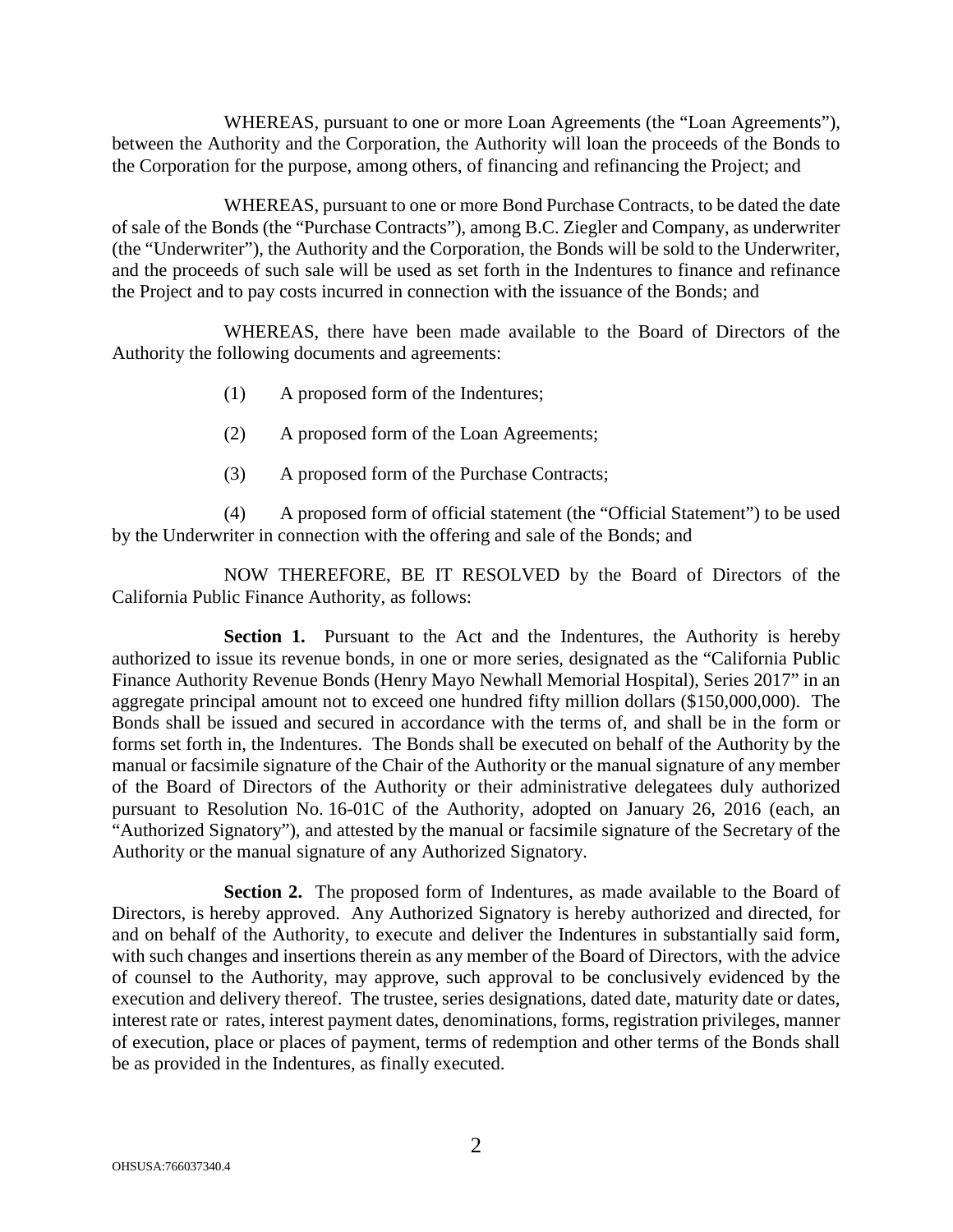**Section 3.** The proposed form of Loan Agreements, as made available to the Board of Directors, is hereby approved. Any Authorized Signatory is hereby authorized and directed, for and on behalf of the Authority, to execute and deliver the Loan Agreements in substantially said form, with such changes and insertions therein as any member of the Board of Directors, with the advice of counsel to the Authority, may approve, such approval to be conclusively evidenced by the execution and delivery thereof.

**Section 4.** The proposed form of the Purchase Contracts, as made available to the Board of Directors, is hereby approved. Any Authorized Signatory is hereby authorized and directed, for and on behalf of the Authority, to execute and deliver the Purchase Contracts, in substantially said form, with such changes and insertions therein as any member of the Board of Directors, with the advice of counsel to the Authority, may approve, such approval to be conclusively evidenced by the execution and delivery thereof.

**Section 5.** The proposed preliminary form of Official Statement, as made available to the Board of Directors, is hereby approved. The Underwriter is hereby authorized to distribute the Official Statement in preliminary form, to persons who may be interested in the purchase of the Bonds and to deliver the Official Statement in final form to the purchasers of the Bonds, in each case with such changes as may be approved as aforesaid.

**Section 6.** The Bonds, when executed as provided in Section 1, shall be delivered to the Trustee for authentication by the Trustee. The Trustee is hereby requested and directed to authenticate the Bonds by executing the Trustee's Certificate of Authentication appearing thereon, and to deliver the Bonds, when duly executed and authenticated, to the purchaser or purchasers thereof in accordance with written instructions executed on behalf of the Authority by an Authorized Signatory, which any Authorized Signatory, acting alone, is authorized and directed, for and on behalf of the Authority, to execute and deliver to the Trustee. Such instructions shall provide for the delivery of the Bonds to the purchaser or purchasers thereof, upon payment of the purchase price thereof.

**Section 7.** The Chair, the Vice Chair, the Secretary, the Treasurer, any other members of the Board of Directors of the Authority and other appropriate officers and agents of the Authority are hereby authorized and directed, jointly and severally, for and in the name and on behalf of the Authority, to execute and deliver any and all documents, including, without limitation, any and all documents and certificates to be executed in connection with securing credit support, if any, for the Bonds, and to do any and all things and take any and all actions which may be necessary or advisable, in their discretion, to effectuate the actions which the Authority has approved in this Resolution and to consummate by the Authority the transactions contemplated by the documents approved hereby, including any subsequent amendments, waivers or consents entered into or given in accordance with such documents.

**Section 8.** All actions heretofore taken by the Chair, the Vice Chair, the Secretary, the Treasurer, any other members of the Board of Directors of the Authority and other appropriate officers and agents of the Authority with respect to the issuance of the Bonds are hereby ratified, confirmed and approved.